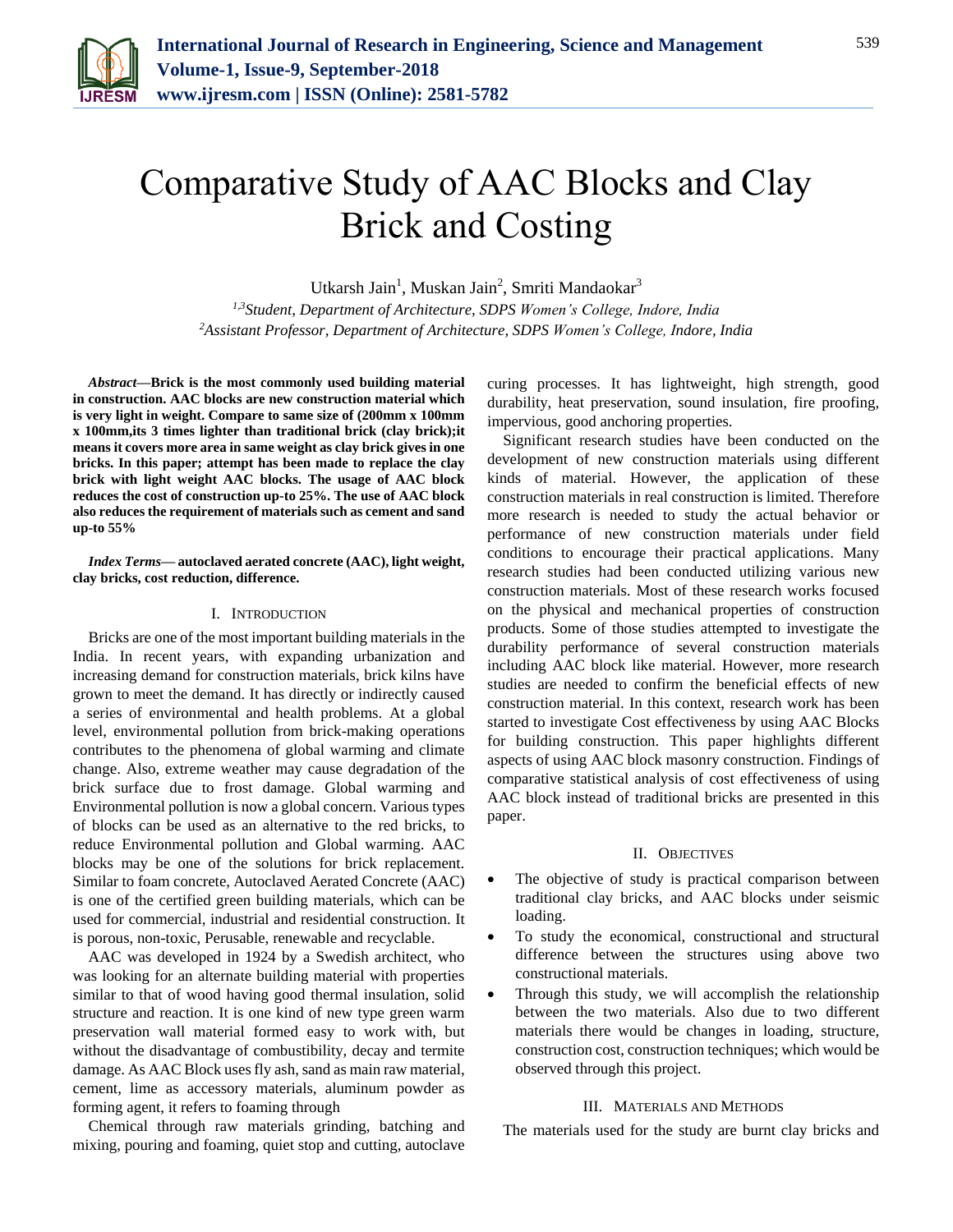

autoclaved aerated concrete blocks. The burnt clay bricks of size 200 x 100 x 100 mm are collected from locally available processing units of burnt clay bricks. AAC blocks are collected from the distributors of Aerocon blocks in Cochin. Aerocon is India's leading manufacturer of AAC blocks. These Aerocon has a long time association with Indian Green Building Council (IGBC) and consistently work together for the cause of sustainable construction. These blocks offer effective and practical solutions for the current building regulations and are manufactured using the latest technologies at India's most advanced AAC facilities located in Chennai and Surat . These blocks are manufactured by using fly ash, cement, lime and an aeration agent like aluminum powder. An AAC block of face size 600 x 200 mm is collected from GEETEE Traders, Aerocon supplier, Cochin. The thickness of the collected specimen is 100 mm. The density of blocks ranges from 600 to 800 kg/m3. The collected blocks are cut and conditioned before testing. The methodology adopted for the study is as follows: Literature survey of previous studies is conducted to derive the objectives and scope of work. Collection of AAC blocks are done on the basis of objectives. Cutting and conditioning of blocks into required sizes are done.

Comparative study of AAC blocks and burnt clay bricks are done.

*Experimental studies:*

*Size of different brick taken in analysis:* Clay brick =  $200$ mm x 100mm x 100mm AAC block = 300mm x 200mm x 100mm

### IV. COMPARATIVE ANALYSIS

The comparative analysis is shown in Table-1.

## V. COST ANALYSIS

The cost analysis is shown in Table-2

## VI. CONCLUSION

However it is difficult to replace 7millenium old materials with new one. Also availability is still a challenge in India. AAC blocks are easily available in southern and western regions of country. AAC blocks are gaining popularity in northern region and demand in tier –II cities. Comparative Analysis indicates that in almost all the parameters, the AAC blocks have a superior edge over burnt clay bricks. The use of AAC blocks leads to savings in overall project cost; enables to speed up the construction process reduced environmental and social impact. Therefore we can conclude that use of ACC blocks over burnt clay bricks is recommended. It is advisable to developers, contractors, and individuals to encourage this product as its use is in national interest.

| S. No.              | <b>Parameter</b>                                         | <b>Clay Bricks</b>                                                                                   | <b>AAC Blocks</b>                                                                                      |  |
|---------------------|----------------------------------------------------------|------------------------------------------------------------------------------------------------------|--------------------------------------------------------------------------------------------------------|--|
| ı.                  | <b>Quantity Analysis</b>                                 | 200mmx 100mm x 100mm                                                                                 | 600mm x 200mm x 200mm                                                                                  |  |
| 2.                  | No. of bricks / blocks                                   | 500 No.                                                                                              | 37 No.                                                                                                 |  |
| 3.                  | <b>Mortar Quantity</b>                                   | 0.2766 M <sup>3</sup>                                                                                | 0.1344 M <sup>3</sup>                                                                                  |  |
| 4.                  | No. of begs of cement                                    | 1.65 NO.                                                                                             | 1 No.                                                                                                  |  |
| 5.                  | Quantity of Sand                                         | $0.221$ $M^3$                                                                                        | $0.1075 \text{ M}^3$                                                                                   |  |
| 6.                  | Quantity of Water                                        | 31 Liters                                                                                            | 16 Liters                                                                                              |  |
| 7.                  | Rate Analysis                                            | 5252.00 Rs. per square meter<br>(As per MP PWD SOR building<br>work2014 clause no.6.3 page no.85)    | 5052.00 Rs. per square meter<br>(As per MP PWD SOR building<br>work 2014 clause no.6.27 page<br>no.89) |  |
| <b>Plaster Work</b> |                                                          |                                                                                                      |                                                                                                        |  |
| 1.                  | Volume of mortar for plaster                             | 1.8M <sup>3</sup>                                                                                    | 1M <sup>3</sup>                                                                                        |  |
| 2.                  | The volume of mortar by 25% for wastage and frog filling | 2.25 M <sup>3</sup>                                                                                  | $1.25 \text{ M}^3$                                                                                     |  |
| 3.                  | Quantity of cement                                       | 0.45 M <sup>3</sup>                                                                                  | 0.25 M <sup>3</sup>                                                                                    |  |
| 4.                  | No. of begs of cement                                    | 13.5 NO                                                                                              | 7.5NO.                                                                                                 |  |
| 5.                  | Quantity of Sand                                         | 1.8 M <sup>3</sup>                                                                                   | 1 M <sup>3</sup>                                                                                       |  |
| 6.                  | Quantity of Water                                        | 236.25 Liters                                                                                        | 131.25 Liters                                                                                          |  |
| 7.                  | Rate Analysis                                            | 171.00 Rs .per square meter, (As per<br>MP PWD SOR building work 2014<br>clause no.13.6 page no.244) | 91.10.00 Rs. per square meter<br>(As per MESSOR building work<br>2010 item no.14001 page no.287)       |  |

TABLE II  $CDs$  causum  $Cs$  is Described 1 M<sup>2 [1:4]</sup>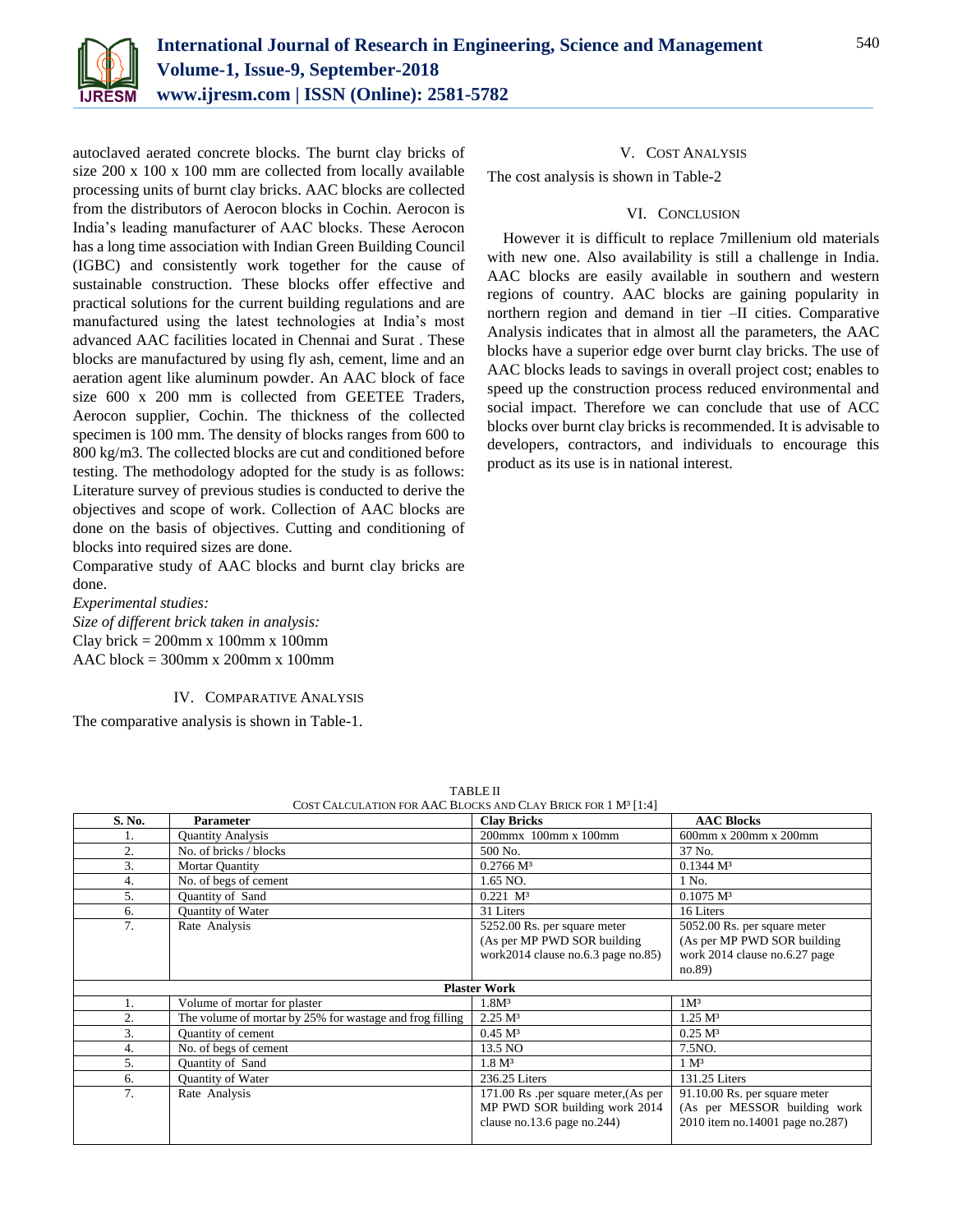

| S. No. | Parameter                | <b>Clay Bricks</b>                                         | <b>AAC Blocks</b>                                       | <b>Remarks</b>                                                                                           |
|--------|--------------------------|------------------------------------------------------------|---------------------------------------------------------|----------------------------------------------------------------------------------------------------------|
| 1.     | Material                 | Silica (sand) + Alumina                                    | Ouartz sand $+$ calcined                                | The raw materials used for AAC Blocks production,                                                        |
|        | composition              | $clay) +$                                                  | $gypsum +$                                              | have been found to be eco – friendly, as very little                                                     |
|        |                          | $Lime + Iron$ oxide                                        | lime (mineral) and/or cement                            | cement is used. The use of fly ash in this venture                                                       |
|        |                          | $+$ Magnesia                                               | Aluminum powder + fly ash                               | makes us to utilize a waste material from thermal                                                        |
|        |                          | In other words-Top Soil                                    | In Other Words-Cement +Fly<br>Ash                       | plants. AAC blocks can use fly ash(70% of its)                                                           |
|        |                          |                                                            |                                                         | weight), thus provides the most constructive<br>solution to the nation's fly-ash utilization problem     |
| 2.     | Size                     | 225 mm x 100 mm x 65 mm                                    | 600 / 625 mm x 200 / 240                                | Bricks need more mortar since size is smaller. But                                                       |
|        |                          | $/230$ mm x 75 mm x 115                                    | mm x100-300 mm                                          | Mortar requirement is lesser in AAC blocks due to                                                        |
|        |                          | mm                                                         |                                                         | Bigger size.                                                                                             |
| 3.     | Precision in Size        | $5 \text{ mm } (+/-)$                                      | $1.5$ mm $(+/-)$                                        | The AAC block is dimensionally more accurate as it                                                       |
|        |                          |                                                            |                                                         | is produced with wire cut technology in a certified<br>factory.                                          |
| 4.     | Compressive              | $2.5 - 3$ N/mm <sup>2</sup>                                | 3-4 N/mm <sup>2</sup> (IS 2185, Part-                   | AAC blocks has higher compressive strength i.e.it                                                        |
|        | Strength                 |                                                            | 3)                                                      | can withstand greater loads than bricks                                                                  |
| 5.     | Dry Density              | 1800-2000 kg/ $m^3$                                        | 600-800 kg/m <sup>3</sup>                               | Using AAC Blocks reduces the load on the                                                                 |
|        |                          |                                                            |                                                         | foundation and other structural components in a                                                          |
|        |                          |                                                            |                                                         | structure due to its lower self-weight. 55% reduction                                                    |
|        |                          |                                                            |                                                         | in weight of walls. Up to 15% savings in cost of<br>structure has been observed. Because of reduction in |
|        |                          |                                                            |                                                         | self-weight, AAC block                                                                                   |
|        |                          |                                                            |                                                         | Construction attracts, Less earthquake load.                                                             |
| 6.     | Fire                     | Around 2 hours                                             | Up to 7 hours.                                          | AAC blocks have air voids and hence have better                                                          |
|        | Resistance (8"           |                                                            |                                                         | fire resisting property compared to red clay bricks.                                                     |
|        | wall)                    |                                                            |                                                         | The melting point of AAC blocks are over 1600                                                            |
|        |                          |                                                            |                                                         | Degree Celsius, more than twice the typical                                                              |
| 7.     | <b>Energy Saving</b>     | Low                                                        | Approx. 25% reduction in air                            | temperature in building fire 650 degree Celsius.<br>AAC blocks are resistant to thermal variations. It   |
|        |                          |                                                            | conditioner load $/25 - 30\%$                           | reduces the total load of refrigeration and air                                                          |
|        |                          |                                                            | less electricity consumption                            | conditioning. Though initial installation cost may                                                       |
|        |                          |                                                            | on HVAC                                                 | remain same but AAC blocks reduces operation and                                                         |
|        |                          |                                                            |                                                         | maintenance cost drastically.                                                                            |
| 8.     | Reuse of waste           | None                                                       | Fly ash                                                 | AAC blocks use Bio product of power plants                                                               |
| 9.     | product<br>Efflorescence | <b>Generally Present</b>                                   | Absent                                                  | AAC blocks don't have efflorescence, superior than                                                       |
|        |                          |                                                            |                                                         | <b>Bricks</b>                                                                                            |
| 10.    | Pigmentation             | Mineral oxides in clay plus                                | Natural and synthesized                                 | $\overline{a}$                                                                                           |
|        |                          | natural and synthesized                                    | mineral oxide pigments                                  |                                                                                                          |
|        |                          | miner a oxide pigments                                     |                                                         |                                                                                                          |
| 11.    | Thermal                  | K value = $0.81$ W/mk                                      | K value = $0.16$ W/mk                                   | AAC Blocks with very low thermal conductivity                                                            |
|        | Conductivity             |                                                            |                                                         | keeps interior remain cool in summer and warm in<br>winter and best for both internal and external       |
|        |                          |                                                            |                                                         | construction                                                                                             |
| 12.    | Embodied                 |                                                            |                                                         | AAC Blocks consume approx. 70% less energy                                                               |
|        | Energy /Energy           | High $(900-1000 \text{ kWh/m}^3)$                          | Low. $(50-100 \text{ kWh/m}^3)$                         | than Clay bricks. AAC block covers greater area for                                                      |
|        | needed to                |                                                            |                                                         | the same mass of brick used thus saves on                                                                |
|        | produce the              |                                                            |                                                         | transportation costs and conserves precious fuel.                                                        |
|        | building<br>material     |                                                            |                                                         |                                                                                                          |
|        |                          | <b>Soil Consumption</b>                                    |                                                         | AAC block is 100% Green building material & is a                                                         |
|        |                          | One clay brick consumes                                    | No top soil consumed                                    | walling material of a choice in LEED certified                                                           |
|        |                          | 3.2 kgs of top soil                                        |                                                         | buildings. This helps in reducing carbon Footprint.                                                      |
|        |                          | One sq. ft. of carpet area                                 | Uses fly ash which is a                                 | In India itself AAC blocks has potential to avert                                                        |
|        |                          | with clay brick                                            | thermal power plant waste                               | 200mn tones of $CO2$ emissions into environment – a                                                      |
| 13.    | Environmental<br>Impact  | walling will consume 25.5                                  | product & thus no                                       | saving of \$20 billion every year.                                                                       |
|        |                          | kgs of top soil                                            | consumption of top soil<br><b>Fuel Consumption</b>      |                                                                                                          |
|        |                          | One sq. ft. of carpet area                                 | One sq. ft. of carpet area with                         |                                                                                                          |
|        |                          | with clay bricks will                                      | AAC blocks will consume                                 |                                                                                                          |
|        |                          | consume 8 kgs of coal                                      | $0.9677$ kgs of                                         |                                                                                                          |
|        |                          |                                                            | coal                                                    |                                                                                                          |
|        |                          | CO <sub>2</sub> Emission                                   |                                                         |                                                                                                          |
|        |                          | One sq. ft. of carpet area<br>will emit 17.6 kg of $CO2$ . | One sq. ft. of carpet area will<br>emit 2.2 kg of $CO2$ |                                                                                                          |
|        |                          |                                                            |                                                         |                                                                                                          |

TABLE I COMPARATIVE ANALYSIS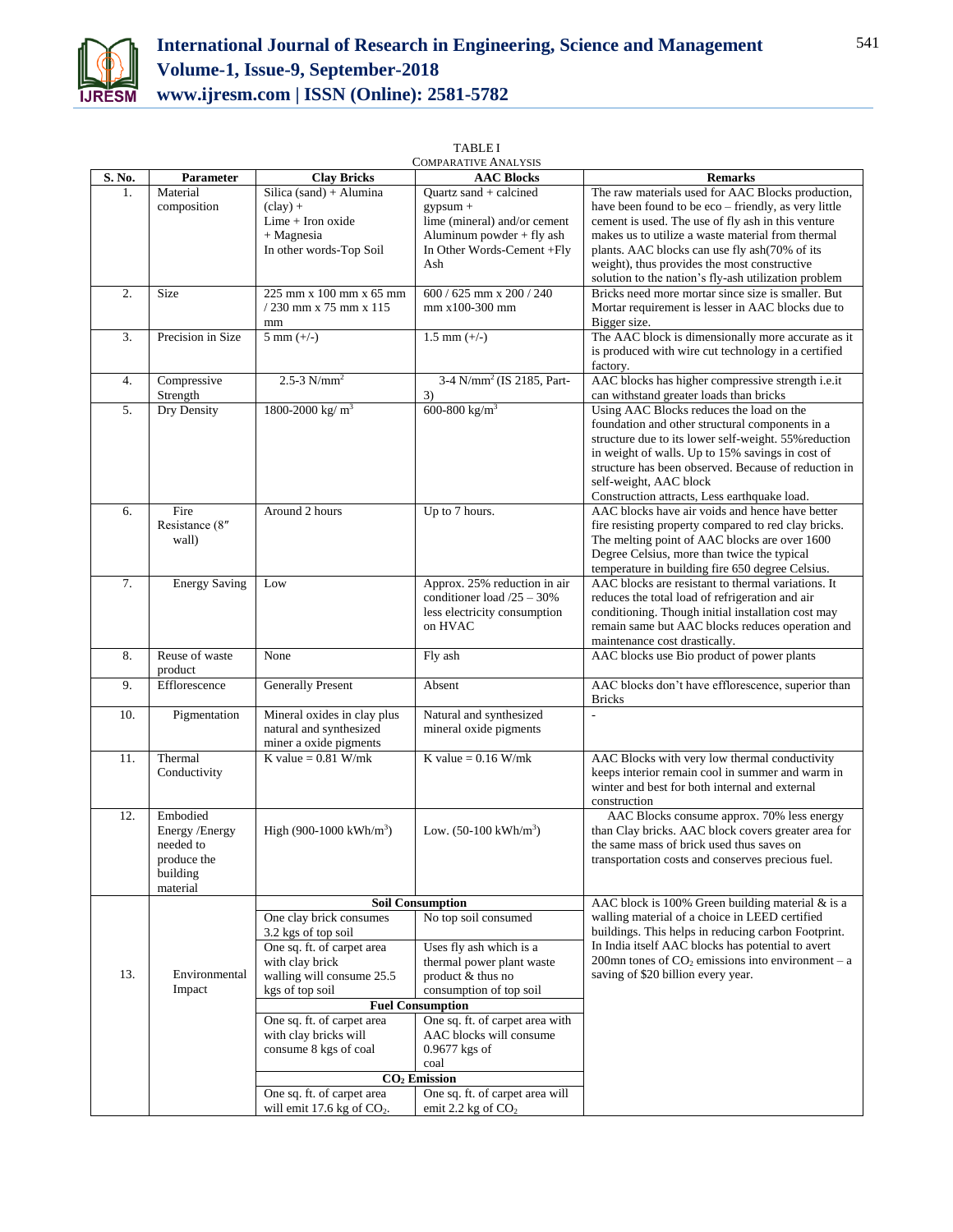

| <b>COMPARATIVE ANALYSIS</b> |                         |                                        |                                  |                                                                                              |
|-----------------------------|-------------------------|----------------------------------------|----------------------------------|----------------------------------------------------------------------------------------------|
| S. No.                      | Parameter               | <b>Clay Bricks</b>                     | <b>AAC Blocks</b>                | <b>Remarks</b>                                                                               |
| 14.                         | Social Impact           | Labor                                  |                                  | AAC blocks are manufactured under organized                                                  |
|                             |                         | Unorganized sector (child              | Organized sector. Nation         | sector, which contributes towards government taxes                                           |
|                             |                         | labor rampant in                       | building through Corporate       | and has standardized factory facility.                                                       |
|                             |                         | unorganized sector)                    | Governance, Statutory Labor      |                                                                                              |
|                             |                         |                                        | and HR practices                 |                                                                                              |
|                             |                         | <b>Tax Contribution</b>                |                                  |                                                                                              |
|                             |                         | Does not contribute to                 | Contributes to government        |                                                                                              |
|                             |                         | government                             | taxes in form of Central         |                                                                                              |
|                             |                         | exchequer (taxes)                      | Excise, VAT& Ontario.            |                                                                                              |
|                             |                         | <b>Production Facility</b>             |                                  |                                                                                              |
|                             |                         | Unhealthy working                      | Standardized factory facility    |                                                                                              |
|                             |                         | conditions due to toxic                | with automated processes.        |                                                                                              |
|                             |                         | gases. Mostly involves                 |                                  |                                                                                              |
|                             |                         | manual processes                       |                                  |                                                                                              |
|                             |                         |                                        | Very high due to bigger size,    |                                                                                              |
|                             |                         |                                        | light weight. Can have a         | The Productivity of the mason (with AAC blocks)                                              |
| 15.                         | Speed of                | Comparatively lower                    | Tongue -Groove Profile, which    | increases up to 3 times, because of less number of                                           |
|                             | construction            |                                        | results in faster                | joints                                                                                       |
|                             |                         |                                        | construction, saving on Labor    |                                                                                              |
|                             |                         |                                        | and jointing mortar due to       |                                                                                              |
|                             |                         |                                        | elimination of vertical joints   |                                                                                              |
|                             |                         |                                        |                                  | AAC Blocks do not have any "micro-pores" or                                                  |
|                             |                         |                                        |                                  | continuous "capillaries" through which exterior                                              |
|                             |                         |                                        |                                  | surface water can be absorbed to interiors. It means                                         |
| 16.                         | Moisture                | Average                                | Very Good                        | longer life to the paints and interiors free from growth                                     |
|                             | Resistance              |                                        |                                  | of any kind of fungus, providing healthier and long                                          |
|                             |                         |                                        |                                  | lasting interiors to the occupants.                                                          |
|                             |                         |                                        |                                  | AAC Block's water barrier properties are further                                             |
|                             |                         |                                        |                                  | enhanced by adding silicon based additives.                                                  |
| 17.                         | Water                   | $22 - 30$ (suction through             | $4 - 6$ (no continuous           | Use of AAC Blocks leads to Long life of paint and                                            |
|                             | Absorption              | capillary action)                      | pores and capillaries)           | healthy interiors.                                                                           |
|                             | Coefficient             |                                        |                                  |                                                                                              |
|                             | in Kg/m2 x h0.5         |                                        |                                  |                                                                                              |
|                             |                         |                                        |                                  | The volume of AAC is 20% solid material and 80%                                              |
|                             |                         |                                        |                                  | air. Due to the closed cell structure of AAC, the water                                      |
|                             |                         |                                        |                                  | absorption only takes place through the soli material.                                       |
| 18.                         | Water absorption        | High. 20% by volume                    | Very High. 45% by                | This solid is only 20% of the volume, which the water                                        |
|                             | % by weight             |                                        | volume                           | absorption of AAC strongly reduces.                                                          |
|                             |                         |                                        |                                  | The AAC Block has better sound insulation                                                    |
|                             |                         |                                        |                                  | properties, due to its air voids presence. AAC blocks                                        |
|                             |                         |                                        |                                  | have an excellent Sound transmission Class (STC)                                             |
| 19.                         | Noise<br>Transmission / |                                        | 40-45db for 200mm thick wall     | rating of up to 45 db. Therefore it is an ideal material<br>for wall construction in hotels, |
|                             | Sound Insulation        | More than 50db for<br>230mm thick wall |                                  | auditoriums, studios, hospitals etc.                                                         |
|                             |                         |                                        | High Can be cut into require     | AAC Blocks can be easily cut, drilled, nailed, milled                                        |
|                             |                         |                                        | sizes.                           | and grooved to fit individual requirements. Available                                        |
| 20.                         | Ease of Use /           |                                        | It can be sawn, drilled, nailed, | in custom sizes. Simplifies hydro-sanitary and                                               |
|                             | Workability             | Low                                    | grooved etc. Can be used to      | electrical installations, such as pipes or ducts, which                                      |
|                             |                         |                                        | create arches, curves etc. Can   | can be installed after the main construction is                                              |
|                             |                         |                                        | have Hand Grips, which gives     | complete.                                                                                    |
|                             |                         |                                        | ease in lifting & placement.     |                                                                                              |
| 21.                         | Cost Benefit            | None                                   | Dead weight reduction leads      | AAC blocks reduce overall cost of construction                                               |
|                             |                         |                                        | reduction in consumption of      |                                                                                              |
|                             |                         |                                        | steel and cement and lesser      |                                                                                              |
|                             |                         |                                        | excavation for foundations.      |                                                                                              |
|                             |                         |                                        |                                  | AAC Reduces construction time by 20%.                                                        |
| 22.                         | Speed of                | Low                                    | High                             | Different sizes of blocks help reduce the number of                                          |
|                             | manufacturing           |                                        |                                  | joints in wall masonry.                                                                      |
|                             |                         |                                        |                                  | Lighter blocks make construction easier and faster.                                          |
|                             |                         |                                        |                                  | Easy to install. Sets and hardens quickly.                                                   |
| 23.                         | Quality /               | Normally varies                        | Uniform and finished             | AAC Blocks being produced in a factory with                                                  |
|                             | Durability              |                                        |                                  | automated processes, so, they have uniform quality                                           |
|                             |                         |                                        |                                  | and hence are more durable.                                                                  |
| 24.                         | Water Usage             | High, needs curing before              | Low, needs only surface          | AAC saves water consumption.                                                                 |
|                             | during                  | use                                    | wetting before use               |                                                                                              |
|                             | Manufacturing           |                                        |                                  |                                                                                              |
|                             |                         |                                        |                                  |                                                                                              |

TABLE I